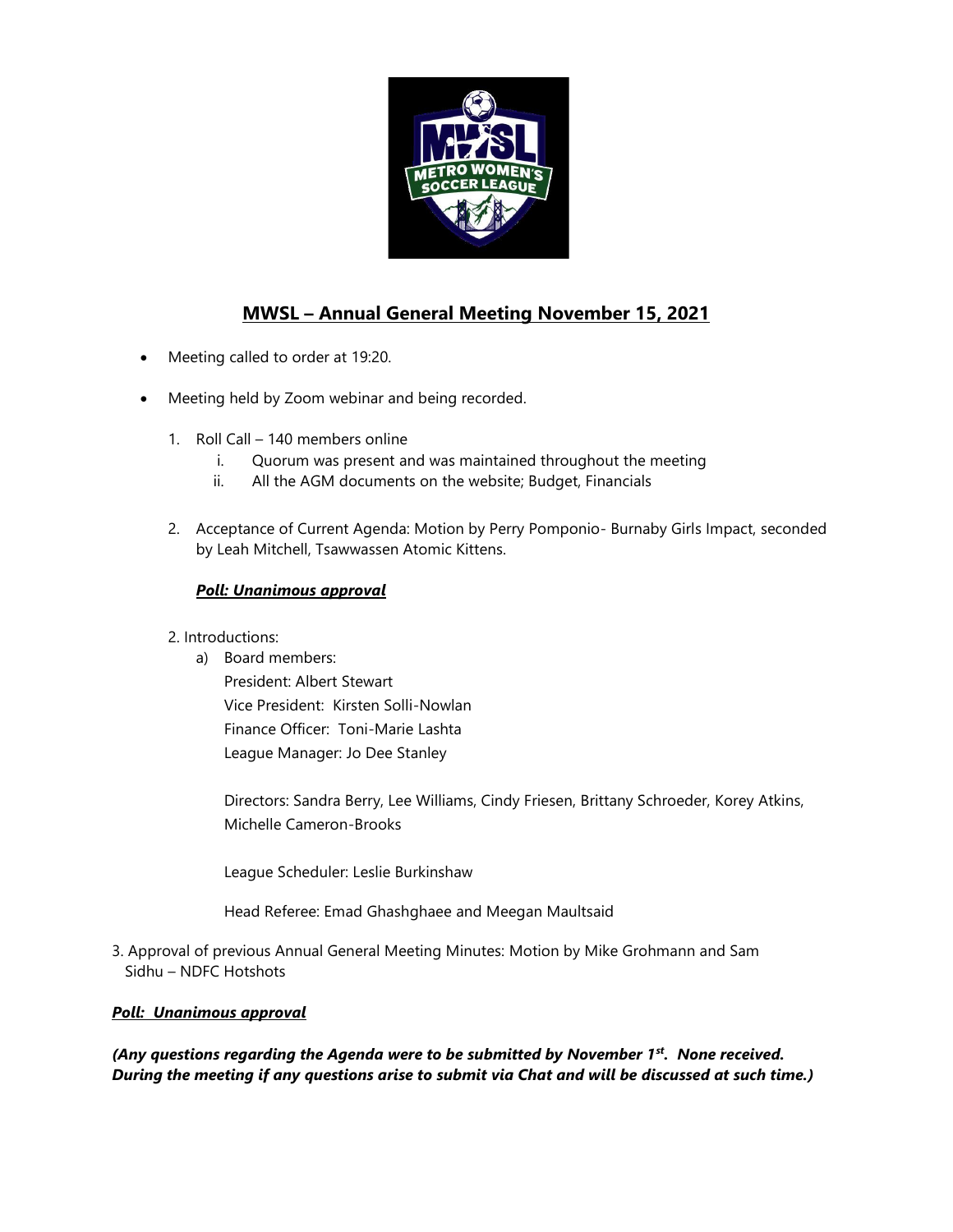

- 4. Officer's Reports (all materials attached): All posted onto the website.
	- a. President Report read by Albert Stewart
		- Additional comments:
			- i. MWSL clarified that Coaches and Managers do not need to have their vaccine passports verified. The system has now been closed.
			- ii. Learn to Play program offered again, started beginning of November. Utilizing grant monies to help facilitate the program held at the Cloverdale Athletic Centre. Spring 2022 program will also be organized.
	- b. League Manager Report read by Jo-Dee Stanley
	- c. League Scheduler Report Leslie Burkinshaw
		- Additional comments:
			- i. Home teams to check the fields for standing water or any other issues and advise the scheduler immediately via email.
			- ii. Also, check the cup schedule for any dates on makeup games
	- d. Head Referee Report Albert Stewart advised members to ensure to read the Information and/or any questions contact Emad via email.

# 5. Budget:

a. Materials have been available to membership in advance of AGM.

b. Voting to be conducted by anonymous poll through Zoom. Motion by Lorraine Scott - Surrey United Diamonds and Seconded by Mike Grohmann

# *Poll: Motioned passed 99% in favour, 1% opposed*

- 6. Approval of changes to League Rules and Regulations
	- a. Rule 3-2, pertains to the hierarchy of U-21 tiered divisions. Existing language refers to a U-21 A & B however this division is non-existent at the moment as there is not enough to support it.

Motion to accept change to Rule 3.2: Motioned by Michael Grohmann – NDFC Hotshots, Packers and United, seconded Sam Sidhu - NDFC Hotshots

# *Poll: Motion passed 96% in favour, 4% opposed*

b. Rule 4-2, minimum age to play in the league. Currently, rule states Premier, Selects A&B do not have a minimum age limit restriction, whereas Divisions 1-5 and U21 players must be 17 years of age by December 31<sup>st</sup> of the current year.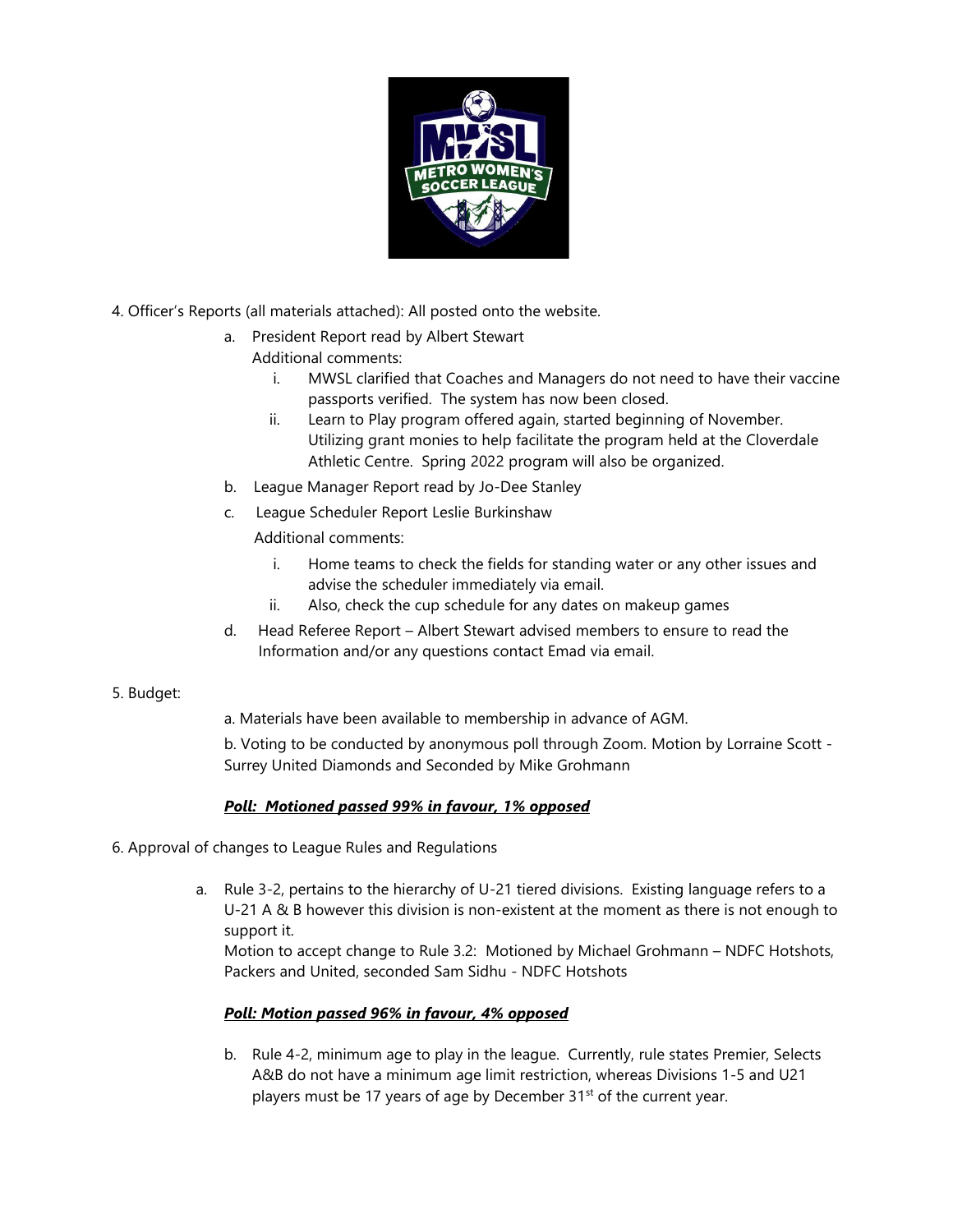

Proposal to maintain age restriction for Premier, Selects A&B but to change the age restriction for Divisions 1-5 and U21 to 16 years of age by December 31<sup>st</sup> of the current year.

Motioned to accept change to Rule 4-2: Motioned by Rishma Vellini - Burnaby Momentum, seconded by Maira Miranda, West Coast FC Invivo

# *Poll: Motion passed 89% in favour, 11% opposed*

c. Rule 4-11: Affiliated Team Permits – clarification to language on rule. No players may play on an affiliated team permit within the same division in a league cup game.

Motioned to accept clarification/correction to language to Rule 4-11: Motioned by Wayne McCarthy – New West SC Blackout, seconded by Melanie Mele – Langley United Jaguars

# *Poll: Motion passed 98% in favour, 2% opposed*

d. Rule 4-12: Masters Division Players – correction for standardization of language Current language: Any new players joining the division must be 40 before December 31st, this is an error should be 30. Correction: Players must be 30 by December 31st

Motioned to accept correction to language to Rule 4-12: Motioned by Mitch Weimer CMFSC Impact and Seconded by Annika Hyde –RMSC Aces

# *Poll: Unanimous approval*

e. Rule – same language that exists in the over 30's Division, only change is to Item 4, must be 40 by December 31st instead of before December 31st

Motioned to accept correction to language to Rule 4-12: Motioned by Rishma Vellini - Burnaby Momentum, Seconded by Stefica Buric - Kuna

# *Poll: Motion passed 99% in favour, 1% opposed*